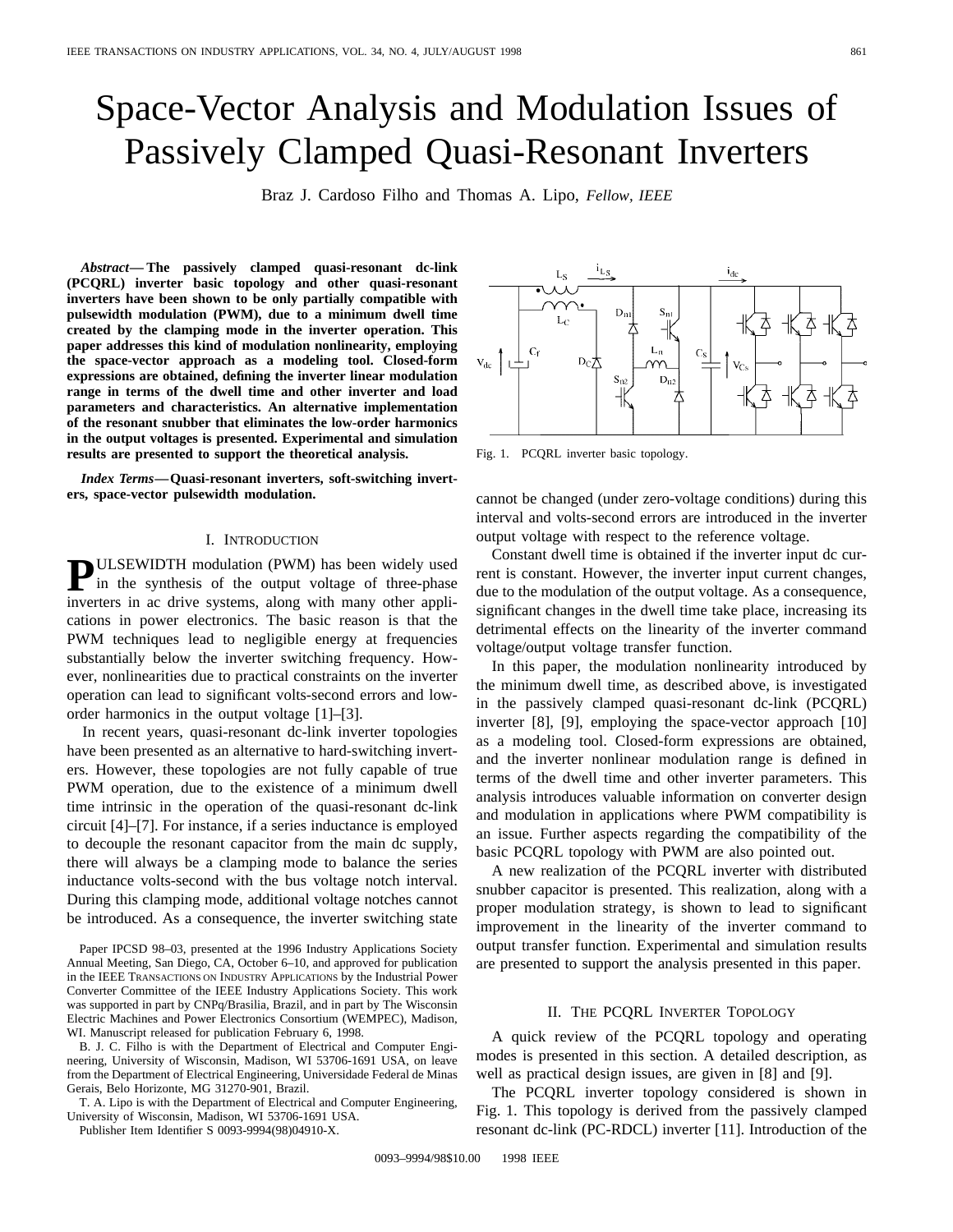

Fig. 2. PCQRL inverter waveforms.

| <b>TABLE I</b>                   |  |  |  |
|----------------------------------|--|--|--|
| <b>PCORL INVERTER PARAMETERS</b> |  |  |  |

| Transformer:                      |           |
|-----------------------------------|-----------|
| turns ratio $(N1:N2)$             | 1:5       |
| primary inductance $L_s$          | $30\mu H$ |
| Notching circuit inductance $L_n$ | 14uH      |
| DC Bus snubber capacitor $C_s$    | 60nF      |
| Main DC supply                    | 400V      |
| Switching frequency fs            | 10kHz     |

notching circuit  $(S_{n12}, D_{n12}, L_n)$  allows operation with dcbus voltage clamping levels in the range from 1.1 to 1.3  $V_{\text{dc}}$ 

In the PCQRL inverter, the function of the dc-link inductance  $L<sub>S</sub>$  is to decouple the main dc supply from the bus capacitor  $C_S$ . The inductance  $L_C$  (tightly coupled to  $L_S$ ) and the diode  $D<sub>C</sub>$  form the clamping circuit. The extra energy trapped in  $L<sub>S</sub>$  is pumped through this circuit back to the main dc supply, thus providing a reset mechanism to the quasi-resonant dc-link circuit.

The relevant inverter waveforms are shown in Fig. 2. It is seen that, in this topology, a clamping mode takes place after the dc-bus voltage notch. During this interval, it is not possible to obtain soft-switching conditions for the main inverter. An attempt to activate the notching circuit would lead to abnormally high currents through this circuit.

The PCQRL parameters used in the simulations presented in this paper are listed in Table I. The notching circuit switches are driven by a fixed command pulse  $(2-\mu s \text{ width})$ . The minimum width of this pulse is given by the dc-bus voltage fall time plus the switching times of the main inverter switches.

The operation of the PCQRL inverter requires only the measurement of the dc-bus voltage amplitude. A bus voltage notch is introduced whenever a mismatch between the modulator output and the present state of the main inverter switches is detected. Further commands to the notching circuit are disabled at this point. When the bus voltage ramps down to zero, the main inverter switches are commanded according to the modulator output. The notching circuit operation is enabled again when the dc-bus voltage crosses the main dc voltage level with a negative derivative. This condition is used to define the point where the clamping mode finishes. This



Fig. 3. Space-vector diagram.

operation scheme implies a dwell time given essentially by the bus clamping mode interval. There is also a delay in the switching corresponding to the dc-bus voltage fall time plus the main inverter devices switching time. The dwell time is much larger than the switching delay, and its effects on the inverter operation are significantly more important.

# III. QUASI-RESONANT INVERTER MODULATION NONLINEARITIES

## *A. Characterization of the Minimum Dwell-Time Effects*

In order to characterize the PWM capabilities of the inverter, subject to a minimum dwell time, consider the basic situation presented in Fig. 3, where  $v^*$  is the target output voltage vector (reference) assumed located in the sector between vectors  $v_1$ and  $\mathbf{v}_2$ .

From Fig. 3, the reference vector  $v^*$  can be expressed, in average terms, as

$$
\mathbf{v}^* = \frac{t_1^m}{T_S} \mathbf{v}_1 + \frac{t_2^m}{T_S} \mathbf{v}_2 \tag{1}
$$

where  $t_1^m$  and  $t_2^m$  are the calculated intervals for application of the voltage vectors  $v_1$  and  $v_2$  obtained from the space-vector modulation method.

Without loss of generality, assume that the modulator output is such that  $0 \leq t_2^m \leq \Delta t_d$ , and the inverter operates in the nonlinear modulation range. This situation is depicted in the switching diagram shown in Fig. 4, where  $\Delta t_d$  is the dwell time. The switching commanded at the end of the interval  $t_2^m$  only takes place after the dwell time. Hence, the inverter output voltage vector is given by (2):

$$
\mathbf{v}_{\text{out}} = \frac{t_1}{T_S} \mathbf{v}_1 + \frac{t_2}{T_S} \mathbf{v}_2 \tag{2}
$$

where  $t_1 = t_1^m$  and  $t_2 = \Delta t_d$  are the actual intervals corresponding to the application of voltage vectors  $v_1$  and  $v_2$ , respectively. A condition implicit in this switching diagram is that the interval  $t_0$  of application of the null vector is larger than  $2\Delta t_d$ . Further discussion on this latter condition is presented later in this paper.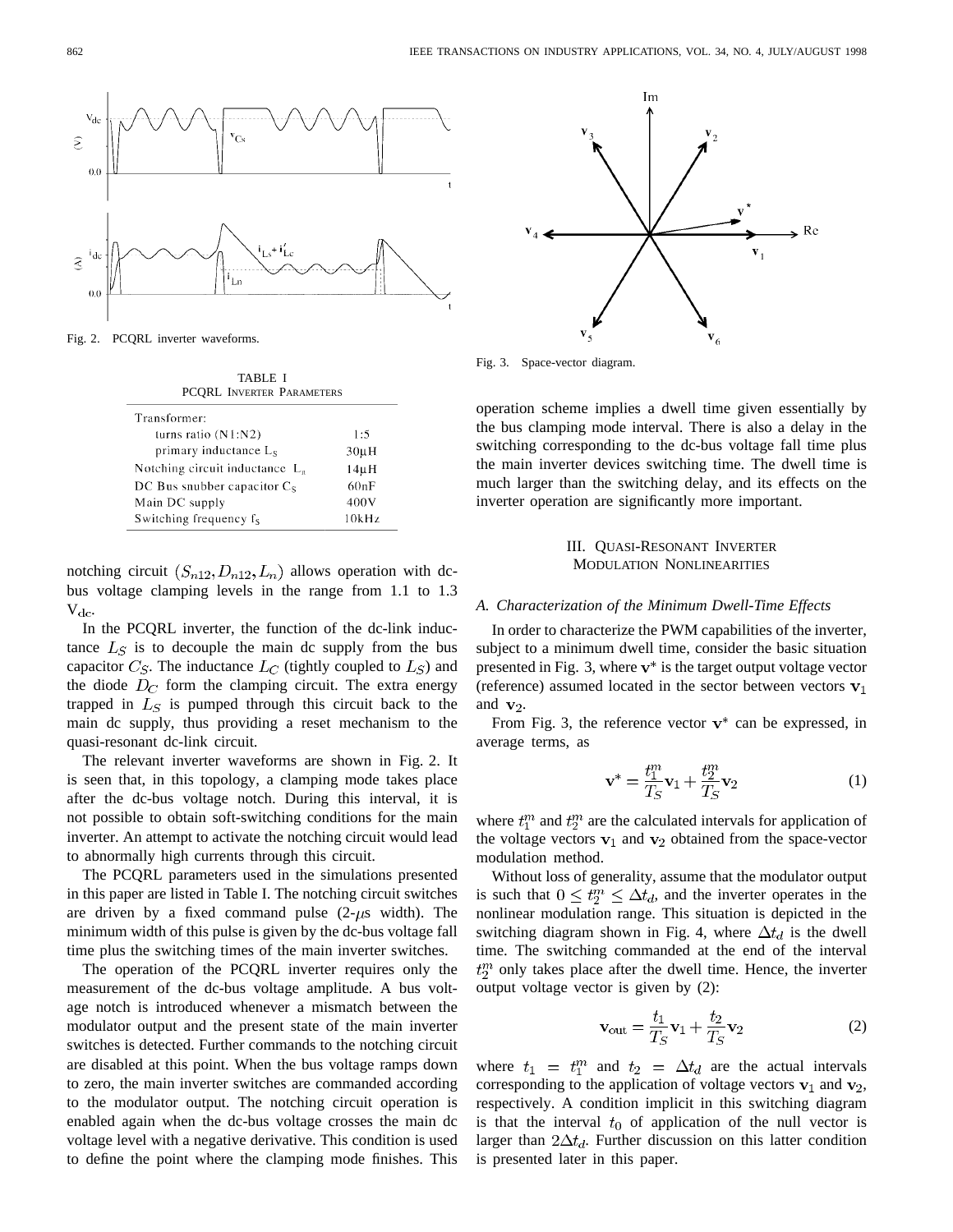

Fig. 4. Basic three-phase switching pattern.

Equation (2) can be rewritten in the form

$$
\mathbf{v}_{\text{out}} = \frac{t_1^m}{T_S} \mathbf{v}_1 + \frac{t_2^m}{T_S} \mathbf{v}_2 + \frac{\Delta t_d - t_2^m}{T_S} \mathbf{v}_2.
$$
 (3)

Equation (3) shows the existence of an error voltage vector that models the nonlinear operation of the inverter under the conditions in Fig. 4

$$
\mathbf{v}_{\text{error}} = \frac{\Delta t_d - t_2^m}{T_S} \mathbf{v}_2 \quad 0 \le t_2^m \le \Delta t_d. \tag{4}
$$

Equations (3) and (4) can be generalized for an arbitrary reference voltage vector  $v^*$ . From (4), it is seen that the error voltage vector has variable amplitude and is always aligned with one of the inverter active vectors. The vector  $v_{error}$  has nonzero amplitude only when the reference voltage vector is close to any of the six active voltage vectors of the three-phase inverter.

Comparing (1) and (3), it is seen that the boundary between the linear and nonlinear modulation regions is reached when  $t_2^m = \Delta t_d$ , where it can be assumed that  $\mathbf{v}_{\text{out}} = \mathbf{v}^*$ .

Applying (1) at the boundary between linear and nonlinear modulation leads to

$$
T_S|\mathbf{v}^*| \begin{bmatrix} \cos \alpha \\ \sin \alpha \end{bmatrix} = t_1^m \left(\frac{2}{3}\right) V_{\text{dc}} \begin{bmatrix} 1 \\ 0 \end{bmatrix} + \Delta t_d \left(\frac{2}{3}\right) V_{\text{dc}} \begin{bmatrix} 1/2 \\ \sqrt{3}/2 \end{bmatrix}
$$
(5)

where vectors  $\mathbf{v}^*$ ,  $\mathbf{v}_1$ , and  $\mathbf{v}_2$  are represented in terms of their components in the complex plane.

Solving (5) for the position of the reference voltage vector corresponding to the boundary between linear and nonlinear modulation ranges

$$
\alpha = \sin^{-1}\left(\frac{1}{\sqrt{3}} \frac{V_{dc}}{|v^*|} \frac{\Delta t_d}{T_S}\right).
$$
 (6)

A geometrical interpretation of the above results is shown in Fig. 5. It is seen that the angle  $\alpha$  in (6) defines a region around the inverter active voltage vectors in the complex plane where a nonlinear relationship between the reference voltage vector and the inverter output voltage vector take place. In



Fig. 5. Vector representation of the linear/nonlinear modulation regions due to the dwell time.

other words, the angle  $\alpha$  defines the nonlinear modulation range.

In Fig. 5, it is pointed out that the nonlinear range about the vector  $\mathbf{v}_2$  is also given in terms of the angle  $\alpha$  defined in (6). In fact, following the procedure described above for all the other active voltage vectors of the inverter, it is seen that the nonlinear modulation range can be described in terms of the angle  $\gamma$  of the reference voltage vector with respect to the real axis as

$$
(n-1)\frac{\pi}{3} - \alpha < \gamma < (n-1)\frac{\pi}{3} + \alpha, \qquad n = 1, 2, \dots, 6. \tag{7}
$$

As already pointed out, the nonlinear modulation range leads to volts-second errors in the output voltage with respect to the reference. These errors are modeled in the form of the error voltage vector in (4). Equation (6) shows the effect of relevant parameters of the inverter on the size of the nonlinear modulation range.

The dwell time also affects the dc-bus voltage utilization, limiting the maximum amplitude of the output voltage that can be synthesized. For constant switching frequency operation in the inverter linear modulation range, it is required that  $t_0 \geq \Delta t_d$ , as the dwell time also imposes a minimum interval for the null vector. In the nonlinear modulation range, a sufficient condition to keep constant switching frequency is  $t_0 \geq 2\Delta t_d$ . This condition arises from the limit case where the dwell time exceeds the interval of application of one of the active voltage vectors involved in the modulation process by  $\Delta t_d$ . If this "extra" time is taken from the zero-voltage vector interval, volts-second errors are introduced, but the switching frequency remains constant.

The dc-bus voltage utilization of the PCQRL inverter is lower than that observed for a hard-switching inverter with space-vector modulation. However, it can be shown that the dc-bus utilization of a hard-switching inverter with sinetriangle PWM ( $m \leq 1.0$ ) is matched under the condition

$$
\Delta t_d < 0.13 \, T_S. \tag{8}
$$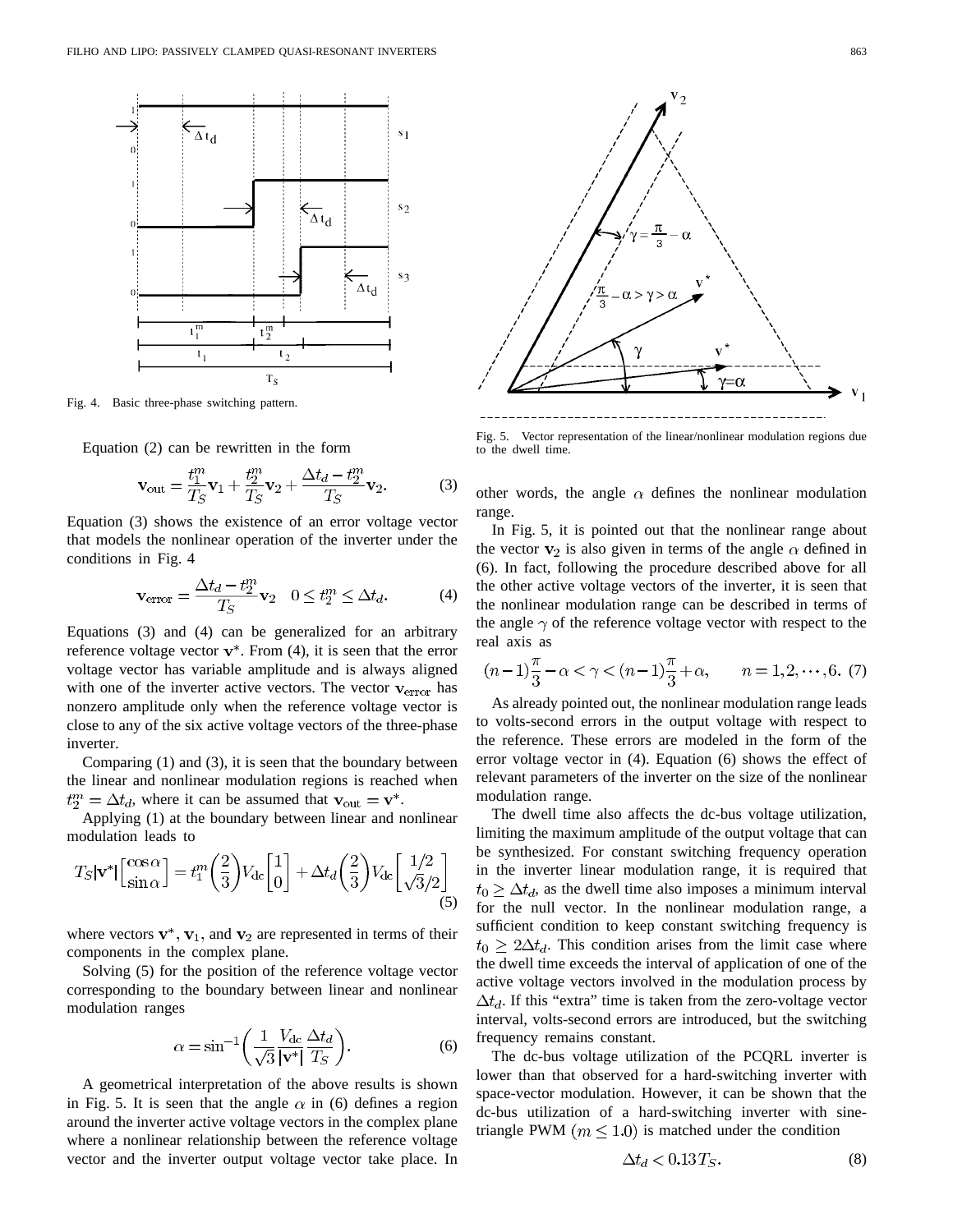

Fig. 6. Simplified PCQRL waveforms.

A last point that can be observed from Fig. 5 is that the output voltage vector amplitude cannot be continuously reduced down to zero. The minimum nonzero output voltage corresponds to the condition where  $t_1^m = t_2^m = \Delta t_d$ , for the situation in Fig. 3.

#### *B. Load Current Effects on the Dwell Time*

In the analysis above, the dwell time was included as an independent parameter. In this section, its dependency on the inverter operating conditions is discussed.

As mentioned earlier in this paper, the dwell time is essentially due to the intervals where the dc-bus voltage is clamped and soft-switching conditions for the main inverter cannot be introduced. This is true for the PCQRL topology and similar ones that employ a series inductor in the dc link. Other quasi-resonant link inverter topologies have similar dwell-time problems due to the time required to build up the necessary energy levels to complete the notching cycle and, also, the relaxation time of the notching circuit [6], [7].

The PCQRL, as well as other quasi-resonant inverter topologies, exhibit a "standard" dwell time under no-load conditions. In this case, the dwell time is constant and it is basically due to the volts-second balance on  $L<sub>S</sub>$  (notch and clamping intervals) and can be calculated from the inverter parameters. A similar situation is observed if the peak load current is significantly lower than the peak resonant current through  $L<sub>S</sub>$ , since small changes in the volts-second on  $L<sub>S</sub>$  are required for  $i<sub>L</sub>$  to track  $i_{\text{dc}}$ . On the other hand, significant changes on the duration of the dwell time will take place as a result of the modulation process if the peak load current is comparable to the peak resonant current through  $L<sub>S</sub>$ .

Fig. 6 shows simplified waveforms for the dc-link bus voltage  $v_{Cs}$  and the current through  $L_S$ . From Fig. 6, the dwell time can be calculated in a first-order approximation as (9)

$$
\Delta t_d = \frac{L_S}{(k_C - 1)V_{\text{dc}}} [i_{\text{dc}}(0) - i_{\text{dc}}] + \frac{L_S}{(k_C - 1)V_{\text{dc}}} \Delta i_{\text{notch}} \tag{9}
$$

where  $\Delta i_{\text{notch}}$  (the current increase in  $L<sub>S</sub>$  during the notch interval) is approximately constant,  $k_C$  is the clamping factor,  $i_{\text{dc}}$  is the inverter dc input current after the switching, and  $i_{\text{dc}}(0)$  is the previous inverter input current. In (9),  $\Delta t_d \geq 0$ . The inverter input current  $i_{\text{dc}}$  can be obtained at any instant from the scalar product

$$
i_{\rm dc} = \mathbf{i}_{\rm load} \cdot \frac{\mathbf{v}_n}{|\mathbf{v}_n|} \tag{10}
$$

where  $i_{load}$  is the load current space vector and  $v_n$  is the present output voltage vector, with  $n = 0, 1, 2, \dots, 7$ . From the assumption that the load current amplitude is constant during any switching interval and from (10), it is seen that the load power factor plays an important role on determining the inverter dwell time. It is also clear that the current  $i_{dc}$  changes discontinuously as a result of the output voltage modulation. Notice also that, if  $i_{\text{dc}}(0) - i_{\text{dc}} \ll \Delta i_{\text{notch}}$ , the dwell time is approximately constant.

From (9), it is seen that maximum dwell time is obtained when  $i_{\text{dc}}(0) - i_{\text{dc}} = i_{\text{load,peak}}$ , for a certain load. It can be shown that this worst case scenario happens when the position of the load current vector with respect to the real axis in the complex plane is an integer multiple of  $\pi/3$  ( $i_{\text{load}}$  is aligned with one of the inverter voltage vectors  $\mathbf{v}_1, \mathbf{v}_2, \cdots, \mathbf{v}_6$ ). Its occurrence depends on the load power factor and on the switching pattern adopted in the modulation process. An important observation is that the dwell time increases when the instantaneous power transferred to the load decreases  $(i_{\rm dc}(0) - i_{\rm dc} > 0)$  as result of the commanded switching pattern. Under this condition, the excess energy trapped in the dc-link transformer is transferred back to the main dc supply and a longer clamping mode takes place.

A reduction in the dwell time (compared to the one associated with the no-load case where  $i_{\text{dc}}(0) - i_{\text{dc}} \ll \Delta i_{\text{notch}}$  is observed if the main inverter switching leads to an increase of the instantaneous power transferred to the load. In this case, the energy trapped in the dc-link transformer is transferred to the load, and the duration of the clamping mode (or reset mode) is minimized.

#### IV. SIMULATION RESULTS

The analysis developed in the previous section has important implications on both design and control of the PCQRL and other quasi-resonant inverter topologies if compatibility with PWM is an issue. In this section, some of the aspects previously discussed are demonstrated by means of simulation results.

Fig. 7 illustrates the condition where the inverter supplies a load with lagging displacement power factor (DPF). This situation is considered here as the PCQRL topology is most likely to be used in ac drive systems.

For the condition illustrated in Fig. 7, two possible switching patterns are considered here to obtain  $v^*$  in the first sextant.

Sequence 1:  $\mathbf{v}_1 \rightarrow \mathbf{v}_2 \rightarrow \mathbf{v}_7$ . Sequence 2:  $\mathbf{v}_2 \rightarrow \mathbf{v}_1 \rightarrow \mathbf{v}_0$ .

Although these two patterns are the inverse of each other, they essentially differ in the placement of the null vector in the switching sequence.

Consider operation with a high load power factor, such that  $\cos \phi > 0.87$ . A careful analysis of the switching sequences 1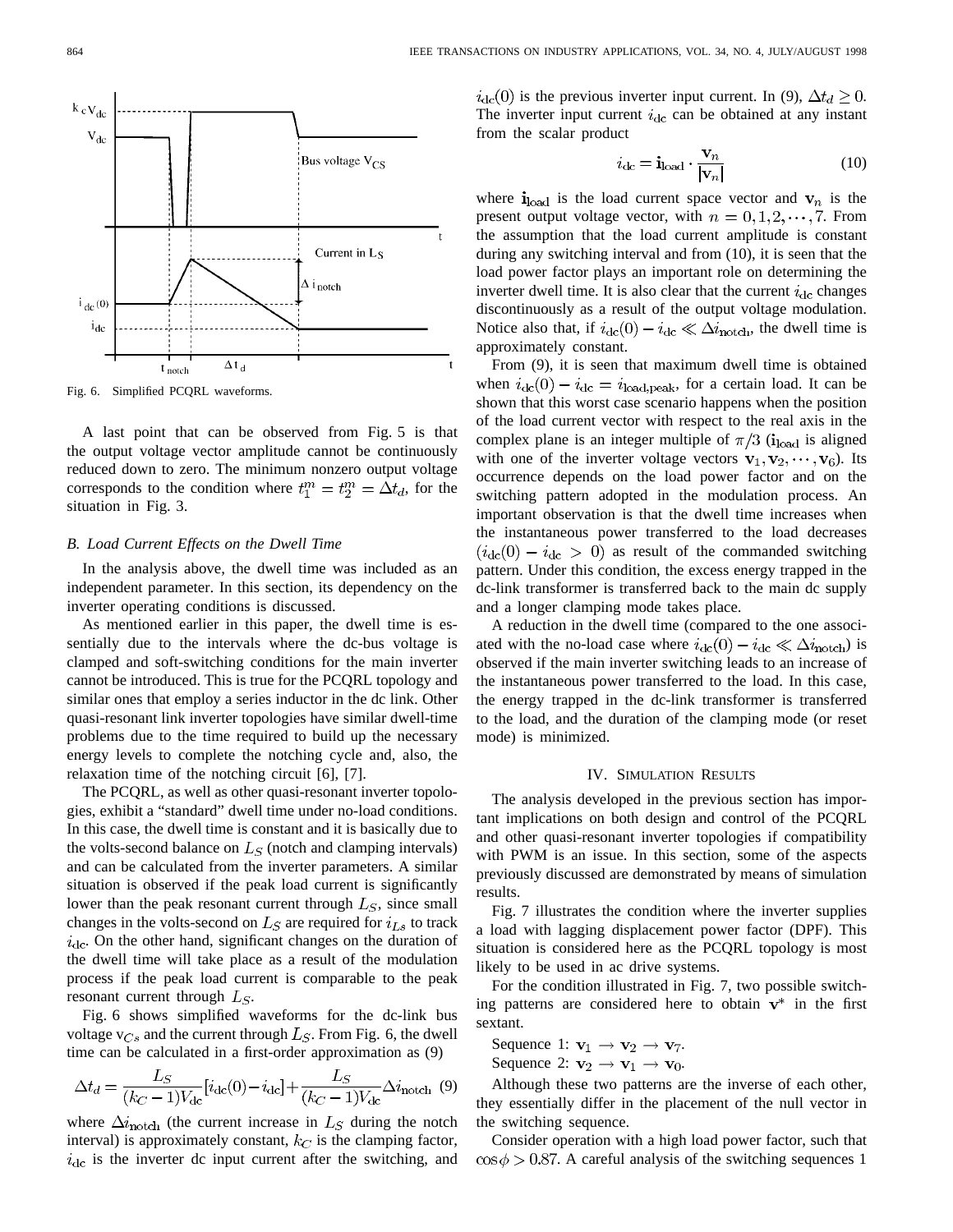

Fig. 7. Space-vector diagram with lagging power factor load.



Fig. 8. Switching states and dc-bus voltage for switching sequence 1.

and 2 under this condition shows that the inverter input current  $i_{\text{dc}}$  decreases from one inverter state to the next with switching sequence 1. The opposite behavior is obtained with switching sequence 2, where  $i_{\text{dc}}$  increases from one state to the other within one switching period.

Figs. 8–11 illustrate the issues pointed out in the analysis developed in this paper. The results were obtained for a load current  $I_{\text{LOAD}} = 30$  A (peak),  $\cos \phi = 0.87$ , and  $f = 60$  Hz.

Figs. 8 and 9 show switching states and dc-bus voltage  $(v<sub>Cs</sub>)$  waveforms for the vector sequences 1 and 2, respectively. In these figures,  $cmd<sub>123</sub>$  are the space vector modulator output and  $q_{123}$  are the actual states of the main inverter switches. These plots correspond to  $\gamma \approx 0$  and the reference voltage vector  $v^*$  is as indicated in Fig. 7, but very close to  $v_1$ . Notice that, with switching pattern 1, the dwell-time effects are much more pronounced than with switching sequence 2, as expected. The significant reduction of the dwell time observed on switching pattern 2 indicates a corresponding reduction of the size of the nonlinear modulation range.

The effect of the modulation index on the volts-second error between the PCQRL inverter output voltage and reference is illustrated by means of Figs. 10 and 11 for switching patterns 1 and 2, respectively. These plots correspond to the phase- $a$ 



Fig. 9. Switching states and dc-bus voltage for switching sequence 2.



Fig. 10. Volts-second error plots with switching pattern 1. (a) Modulation index =  $0.90$ . (b) Modulation index =  $0.45$ .

component of the volts-second error vector  $\lambda_{\text{error}}$ , defined as

$$
\lambda_{\rm error} = \int (\mathbf{v}_{\rm out} - \mathbf{v}^*) dt.
$$
 (11)

It can be observed that the vector  $\lambda_{\text{error}}$  differs from the ripple current vector introduced in [11] by a constant factor that models the inverse of the load inductance.

The volts-second error plots in Figs. 10 and 11 show spikes at regular intervals of  $\pi/3$  rad, corresponding to the nonlinear modulation regions around the voltage vectors  $\mathbf{v}_1, \mathbf{v}_2, \dots, \mathbf{v}_6$ ,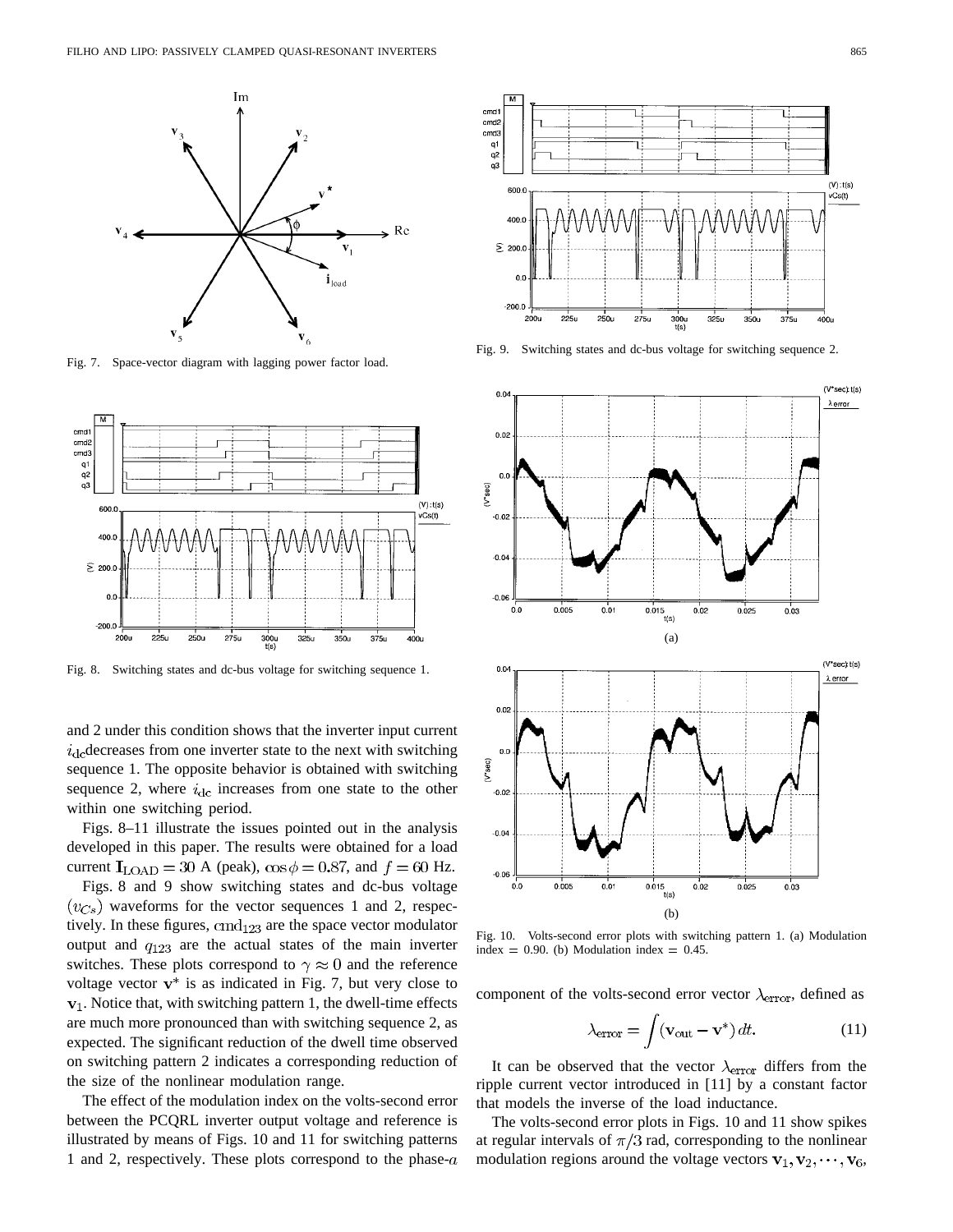

Fig. 11. Volts-second error plots with switching pattern 2. (a) Modulation index =  $0.90$ . (b) Modulation index =  $0.45$ .

as discussed in the analysis of the effects of dwell time. These plots also illustrate the fact that a reduction in  $m$  leads to a reduction of the linear modulation region, as shown by (6). A comparison between Figs. 9 and 10 shows that the detrimental effects of the dwell time are significantly reduced with switching pattern 2. It is important to mention the similarity between the results in Figs. 9 and 10 and the current spikes present in the results shown in [4], for a classical space-vector modulator.

The volts-second error plots in Figs. 10 and 11 reveal other important facts about the PCQRL modulation characteristics, besides the influence of the dwell time. Shown, for instance, is the presence of a fundamental frequency component on the volts-second error, indicating the existence of a nonzero error between the reference voltage and the fundamental component of the output voltage. One source of error is the oscillatory characteristic of the dc-bus voltage, due to the resonance between  $L<sub>S</sub>$  and  $C<sub>S</sub>$ . Since these oscillations and the main inverter switching commands are not synchronized, volts-second errors might take place during the interval of application of any active voltage vector  $v_n$   $(n = 1, 2, \dots, 6)$ . Another source of error is the mismatch between the voltssecond accumulated during the dc-bus voltage notch and during the clamping interval. This mismatch happens because the current  $i_{\text{dc}}$  is not constant, but changes according to the



Fig. 12. PCQRL topology with distributed snubber capacitor.

switching pattern of the inverter. These errors are difficult to anticipate and compensate for in a feedforward manner. This characteristic suggests that superior performance is obtained in applications involving closed-loop operation.

## V. THE DISTRIBUTED SNUBBER CAPACITOR TOPOLOGY

Fig. 12 shows a variation of the PCQRL topology, where the resonant capacitor is distributed across the main inverter switches. This arrangement allows zero-voltage turnoff of the inverter switches, without the introduction of a dc-bus voltage notch. This topology features improvement in the PWM linearity and reduction of the notching circuit switching frequency ( $f_S$  in contrast with  $3f_S$  or higher in the basic PCQRL topology). The distributed snubber capacitor structure has been proposed for resonant and quasi-resonant dc-link inverter topologies in previous papers [12], [13].

The control of the distributed snubber topology implies a switching pattern that is uniquely defined by the reference voltage vector and load current vector. In order to take maximum advantage of the zero-voltage turnoff without dcbus voltage notching, three of the inverter switches are always conducting at the beginning of the switching interval. The desired switching pattern is obtained by turning off these switches under zero-voltage conditions, without notching the dc-bus voltage. For the situation illustrated in Fig. 7, a suitable switching pattern for the distributed snubber capacitor topology is given by the vector sequence (switching pattern 1)  $v_1 \rightarrow v_2 \rightarrow v_7$ . A dc-bus voltage notch is introduced to reach the required inverter state at the beginning of each switching period.

Proper operation of the PCQRL topology with distributed snubber capacitor leads to a minimization of the effects of the clamping mode on the commanded switching pattern when compared to the basic topology. The distributed snubber capacitor guarantees ZVS conditions for switch  $\rightarrow$  diode commutations, without the need to introduce a dc-bus voltage notch. Introduction of a bus voltage notch is required only to perform the transition from  $v_7 \rightarrow v_1$ , where all the diode  $\rightarrow$ switch commutations take place. As a result, the switching commands are not blocked during the clamping interval, since the output voltage vector can be switched, even during a dcbus clamping interval. Another consequence of this switching strategy is the reduction of the notching circuit switching frequency to that of the main inverter (one dc-bus notch per switching period).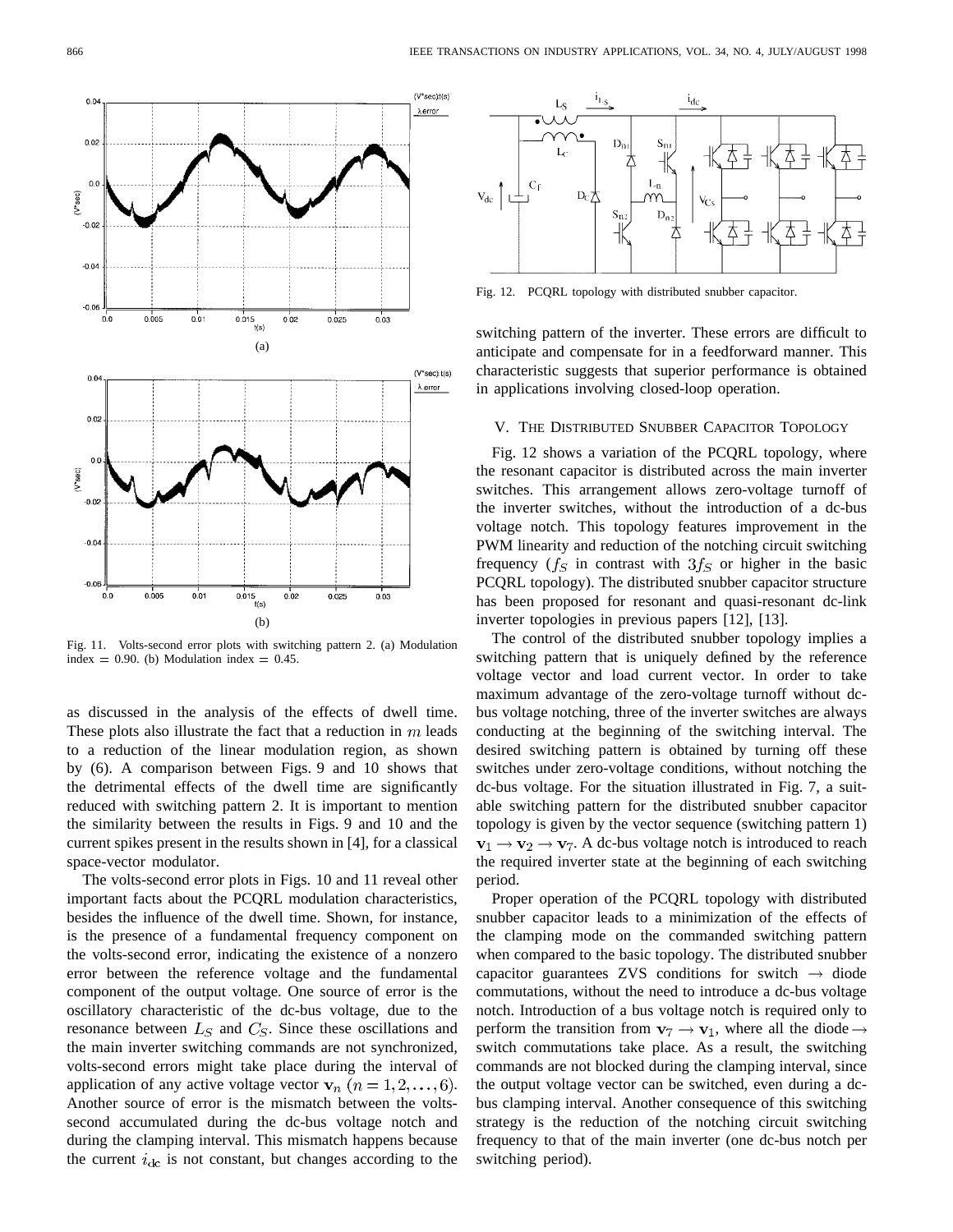

Fig. 13. Low-frequency harmonics amplitudes associated with the proposed switching pattern (DPF  $= 0.9$  lagging).

TABLE II PCQRL INVERTER PARAMETERS.

| Transformer:                      |           |
|-----------------------------------|-----------|
| turns ratio $(N1:N2)$             | 1.5       |
| primary inductance L <sub>s</sub> | $30\mu H$ |
| Notching circuit inductance $L_n$ | $14\mu H$ |
| DC Bus snubber capacitor $C_s$    | 22nF(x6)  |
| Switching frequency fs            | 10kHz     |

Although the volts-second errors due to the dc-bus voltage clamping are minimized in this case, the introduction of lowfrequency distortion associated with the switching function described above still has to be investigated. Notice that the proposed switching pattern implies single-edge PWM, as well as changes in pulse position within the switching period at  $\pi/3$  intervals, potentially originating low-frequency harmonic distortion of the output voltages.

Fig. 13 shows the variation in the amplitude of characteristic low-frequency harmonics present in the inverter switching function as a function of the inverter switching frequency. These plots were obtained from numerical simulation results for a 60-Hz command voltage and DPF equal to 0.9 lagging. Notice the fast decay of the harmonics amplitudes as the switching frequency increases. Negligible harmonics amplitudes are anticipated for switching frequencies above 10 kHz. This high switching frequency requirement does not constitutes a limitation, considering that quasi-resonant dclink inverters are intended for operation at high switching frequencies (reduced switching losses from ZVS operation).

A prototype of the PCQRL inverter with distributed snubber capacitor was implemented for the experimental evaluation of the performance of this new PCQRL topology and proposed switching strategy from the perspective of modulation linearity. The inverter parameters are given in Table II. Modulation and control functions were implemented on a Motorola 56 000 fixed-point digital signal processor (DSP) system.



Fig. 14. PCQRL with distributed snubber capacitor. Upper trace: inverter input voltage (50 V/div). Lower trace: output line voltage (50 V/div).

Figs. 14–16 show plots of the relevant variables associated with the inverter operation. These plots were obtained for open-loop operation with a passive load set at approximately 10  $A<sub>rms</sub>$  with a displacement power factor equal to 0.88 lagging ( $r = 3.9 \Omega$ ,  $L = 5.6 \text{ mH}$ ). The inverter was operated at reduced dc-bus voltage (130 V). The modulation index was set at 0.9. The fundamental output voltage frequency was fixed at 60 Hz.

Fig. 14 shows the inverter input voltage  $v_{Cs}$  and the inverter output line voltage  $v_{ab}$ . Notice the absence of a clamping interval following the dc-bus voltage notch, since the dc-link current is stepped up at this point. The following switching events cause the dc-link current to reduce and clamping modes result, so that  $i_{Ls}$  tracks  $i_{dc}$ , as explained in the previous sections.

Fig. 15 shows a detail of the voltages across the switches in the inverter leg associated with phase  $a$ . The two commutation conditions present in this topology are shown in this figure. The commutation from the upper switch to the lower one is performed during a dc-bus notch (notice the delay between the voltage waveforms). The second commutation is performed using only the snubber capacitors.

Fig. 16 shows plots of the output current on phase  $a$  and line voltage  $v_{ab}$  for operation under the conditions specified above. Results from the spectral analysis of the output line voltage are summarized in Table III, measured using an HP3561A spectrum analyzer. The total harmonic distortion (THD) of the output line voltage shown in this figure is THD 1.19% (measurements include up to the 20th harmonic of the fundamental).

The line voltage harmonic components are the same seen on the line current [10], but with amplitudes scaled down by the filtering effect of the inductive load. The measurements in Table III confirm the expectations in terms of a significant reduction of the effects of the clamping mode on the linearity of the inverter transfer function. Hence, volts-second errors on the output voltages and the associated low-frequency harmonics are minimized.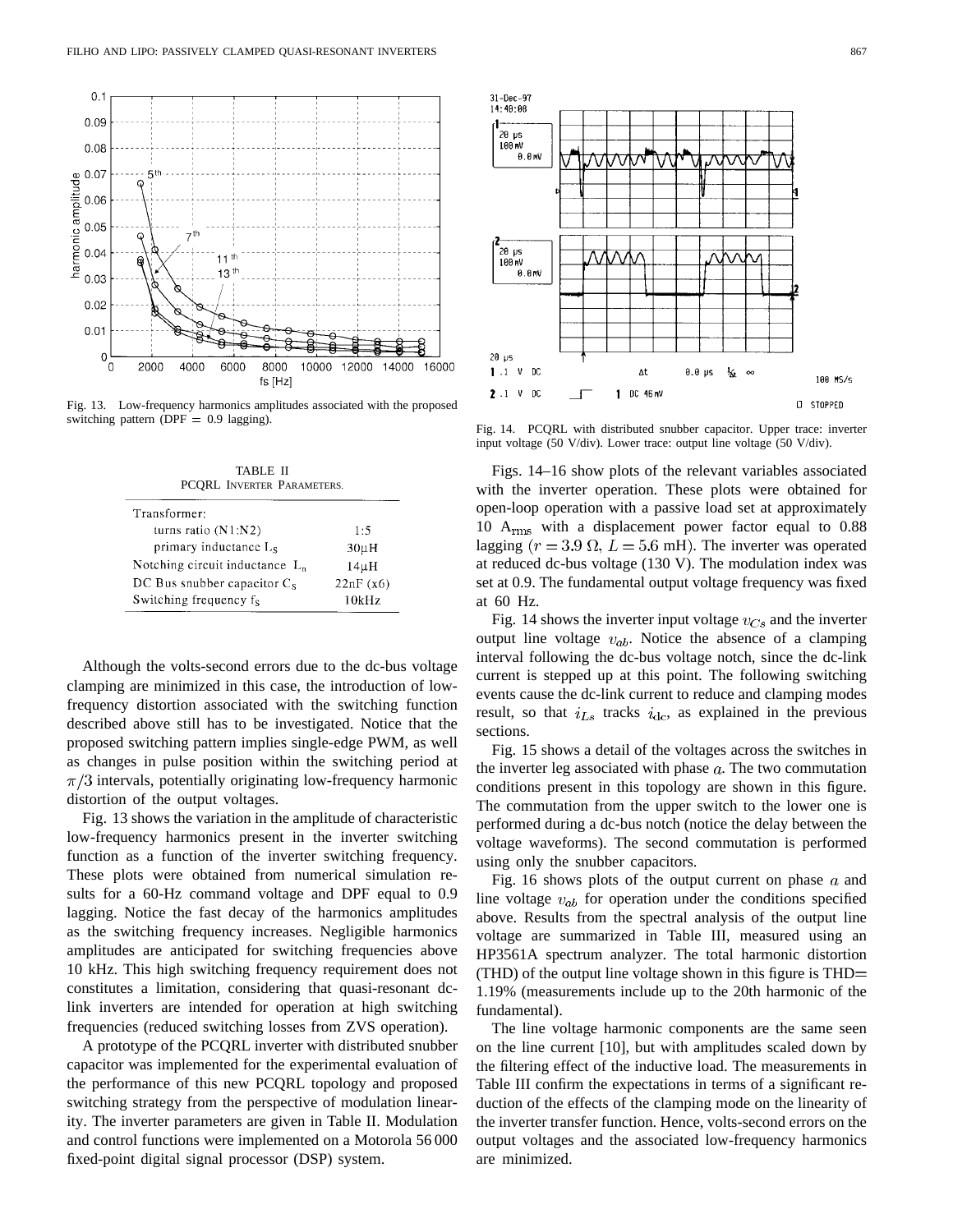

Fig. 15. PCQRL with distributed snubber capacitor. Upper trace: voltage Fig. 15. PCQRL with distributed snubber capacitor. Upper trace:<br>across  $S_{a+}$  (50 V/div). Lower trace: voltage across  $S_{a-}$  (50 V/div).



Fig. 16. PCQRL with distributed snubber capacitor. Upper trace: inverter line current (5 A/div). Lower trace: output line voltage (50 V/div).

TABLE III OUTPUT LINE VOLTAGE HARMONICS

| Order         | fund | ςth  | 7 <sup>th</sup> | $11^{th}$ | 13հ  |
|---------------|------|------|-----------------|-----------|------|
| Amplitude [V] | 78.4 | 0.38 | 0.32            | 0.26      | 0.05 |
| Amplitude [%] | 100  | 0.48 | 0.40            | 0.33      | 0.06 |

| <b>THD = 1.19%</b> (including up to $20^{\circ}$ harmonic) |  |
|------------------------------------------------------------|--|
|------------------------------------------------------------|--|

#### VI. CONCLUSION

In this paper, a detailed analysis of the modulation nonlinearity introduced by the dwell time in the PCQRL inverter topology was presented. A relationship between inverter parameters and the size of the nonlinear modulation range of the inverter voltage space vectors was derived. Although the modeling in this paper was developed for the PCQRL

topology, the methodology employed is general and can be applied to other quasi-resonant inverter topologies.

The equations defining the nonlinear modulation range can be used in the characterization and comparison of quasiresonant converter topologies. Alternatively, they can be used along with circuit dynamics and losses considerations in the design of quasi-resonant inverters in applications where PWM compatibility is an issue.

The analysis presented on the basic PCQRL inverter topology indicates a decrease in performance as the switching frequency is increased. The distortions in the inverter switching function as a result of the dc-bus voltage clamping mode were shown to be reduced by proper switching schemes leading to the reduction of the total clamping time within a switching period. This latter statement also implies that the clamping mode effects are naturally minimized if the switching frequency is made sufficiently low  $(T_S \gg \Delta t_d)$ .

A variation of the PCQRL inverter with distributed snubber capacitor was introduced in this paper, along with suitable modulation and control techniques. This new realization of the PCQRL inverter is aimed at applications involving high switching frequency operation. Simulation and experimental results presented in the paper have shown that modulation linearity problems are essentially eliminated in this case, provided that sufficiently high switching frequencies are employed (10 kHz and higher). Another advantage over the basic PCQRL inverter topology is the operation of the notching circuit at the main inverter switching frequency.

#### **REFERENCES**

- [1] P. D. Evans and P. R. Close, "Harmonic distortion in pwm inverter output waveforms," *Proc. Inst. Elect. Eng.*, vol. 134, pt. B, no. 4, pp. 224–232, July 1987.
- [2] R. B. Sepe and J. H. Lang, "Inverter nonlinearities and discrete time vector current control," *IEEE Trans. Ind. Applicat.*, vol. 30, pp. 62–70, Jan./Feb. 1994.
- [3] Y. Murai, T. Watanabe, and H. Iwasaki, "Waveform distortion and correction circuit for pwm inverters with switching lag-times," *IEEE Trans. Ind. Applicat.*, vol. 23, pp. 881–886, Sept./Oct. 1987.
- [4] S. Salama and Y. Tadros, "Quasi resonant 3-phase IGBT inverter," in *Conf. Rec. IEEE PESC'95*, 1995, pp. 28–33.
- [5] D. M. Divan, L. Malesani, P. Tenti, and V. Toigo, "A synchronized resonant dc link converter for soft-switched PWM," *IEEE Trans. Ind. Applicat.*, vol. 29, pp. 940–947, Sept./Oct. 1993.
- [6] J. G. Cho, H. S. Kim, and G. H. Cho, "Novel soft switching converter using a new parallel resonant dc link," in *Conf. Rec. IEEE PESC'91*, 1991, pp. 241–247.
- [7] L. Malesani, P. Tenti, P. Tamasin, and V. Toigo, "High efficiency quasi resonant dc link converter for full-range PWM," in *Conf. Rec. IEEE APEC'92*, 1992, pp. 472–478.
- [8] S. Chen and T. A. Lipo, "A passively clamped quasiresonant dc link inverter," in *Conf. Rec. IEEE-IAS Annu. Meeting*, 1994, pp. 841–848.
- [9] S. Chen, B. J. C. Filho, and T. A. Lipo, "Design and implementation of a passively clamped quasi resonant dc link inverter," in *Conf, Rec. IEEE-IAS Annu. Meeting*, 1995, pp. 2387–2392.
- [10] H. W. Van der Broeck, H. C. Skudelny, and G. V. Stanke, "Analysis and realization of a pulse width modulator based on voltage space vectors," *IEEE Trans. Ind. Applicat.*, vol. 24, pp. 142–150, Jan./Feb. 1988.
- [11] D. M. Divan and G. Skibinski, "Zero switching loss inverters for high power applications," in *Conf. Rec. IEEE-IAS Annu. Meeting*, 1987, pp. 627–634.
- [12] L. Malesani, P. Tomasin, and V. Toigo, "Space vector control and current harmonics in quasi-resonant soft-switching pwm conversion," *IEEE Trans. Ind. Applicat.*, vol. 32, pp. 269–277, Mar./Apr. 1996.
- [13] G. Venkataramanan and D. M. Divan, "Control of pulse width modulated resonant dc link inverter," in *Conf. Rec. IEEE-IAS Annu. Meeting*, 1992, pp. 737–743.